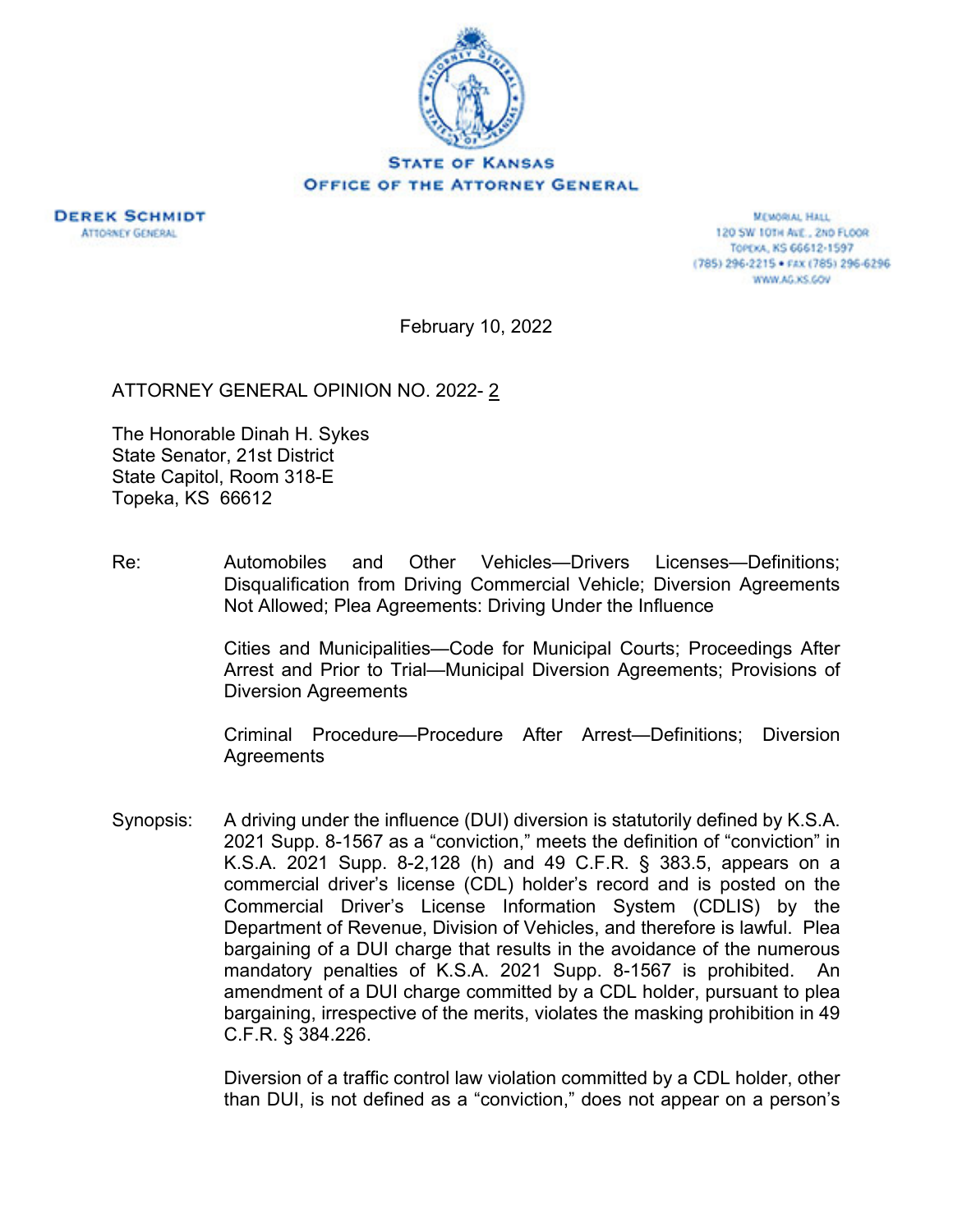record, and is not posted to the CDLIS, and therefore is prohibited. Plea bargaining or charging amendments of non-DUI traffic control law violations, committed by a CDL holder, that result in convictions for lesser or fewer violations are not prohibited by K.S.A. 2021 Supp. 8-2,150 but would violate 49 CFR § 384.226's masking prohibition, unless done to conform with the evidence. Cited herein: K.S.A. 2021 Supp. 8-249; 8- 2,128, 8-2,142, K.S.A. 8-2,148, K.S.A. 2021 Supp. 8-2,150, 8-1567, 12- 4413, 12-4414, 12-4415, 12-4416, K.S.A. 22-2907, K.S.A. 2021 Supp. 22- 2908, 22-2909.

\* \* \*

Dear Senator Sykes:

As State Senator for the 21<sup>st</sup> District, you request our opinion on whether 49 C.F.R. § 384.226 or K.S.A. 2021 Supp. 8-2,150 prohibits the holder of a commercial driver's license (CDL) from receiving diversion, or an amendment, of a traffic charge.

As we are unsure of the meaning of "traffic charge" in your question, we will first evaluate driving under the influence  $(DUI)^1$  charges and the city ordinances and county resolutions prohibiting the same conduct. Later, we will address non-DUI traffic control law violations.

Before we begin our analysis, it is important to understand the specialized dangers of commercial motor vehicles, the history of licensure of commercial drivers, enforcement struggles, and the recordkeeping of violations. Due to a commercial motor vehicle's large size, delayed ability to stop, reduced visibility, and sometimes hazardous cargo, commercial motor vehicles are much more likely to be involved in fatality and injury crashes. The most recent data from the U.S. Department of Transportation reports that from 2018 to 2019, fatality crashes involving large trucks<sup>2</sup> increased by 2 percent, from 4,909 to 5,005, and injury crashes involving large trucks increased by 6 percent, from 112,000 to 119,000.3

Prior to 1986, no minimum federal standards existed to ensure drivers with a CDL were properly qualified to operate a commercial motor vehicle (CMV). During this time, each state government had exclusive authority to license commercial drivers and establish its own standards for the skills and qualifications necessary to receive a CDL. The result was that many drivers carried multiple licenses and could selectively decide which license to present if stopped by law enforcement, which caused enforcement confusion.<sup>4</sup> To

<sup>1</sup> K.S.A. 2021 Supp. 8-1567.

 $2$  A large truck is defined in the Fatality Analysis Reporting System as a truck with a gross vehicle weight rating greater than 10,000 pounds. *Large Truck and Bus Crash Facts 2019*, U.S. Department of Transportation, Federal Motor Carrier Safety Administration Analysis Division, October 2021.

<sup>3</sup> *Large Truck and Bus Crash Facts 2019*, U.S. Department of Transportation, Federal Motor Carrier Safety Administration Analysis Division, October 2021.

<sup>4</sup> *Commercial Driver's Licenses: A Prosecutor's Guide to the Basics of Commercial Motor Vehicle Licensing and Violations*, National District Attorneys Association, 2nd Edition, 2017.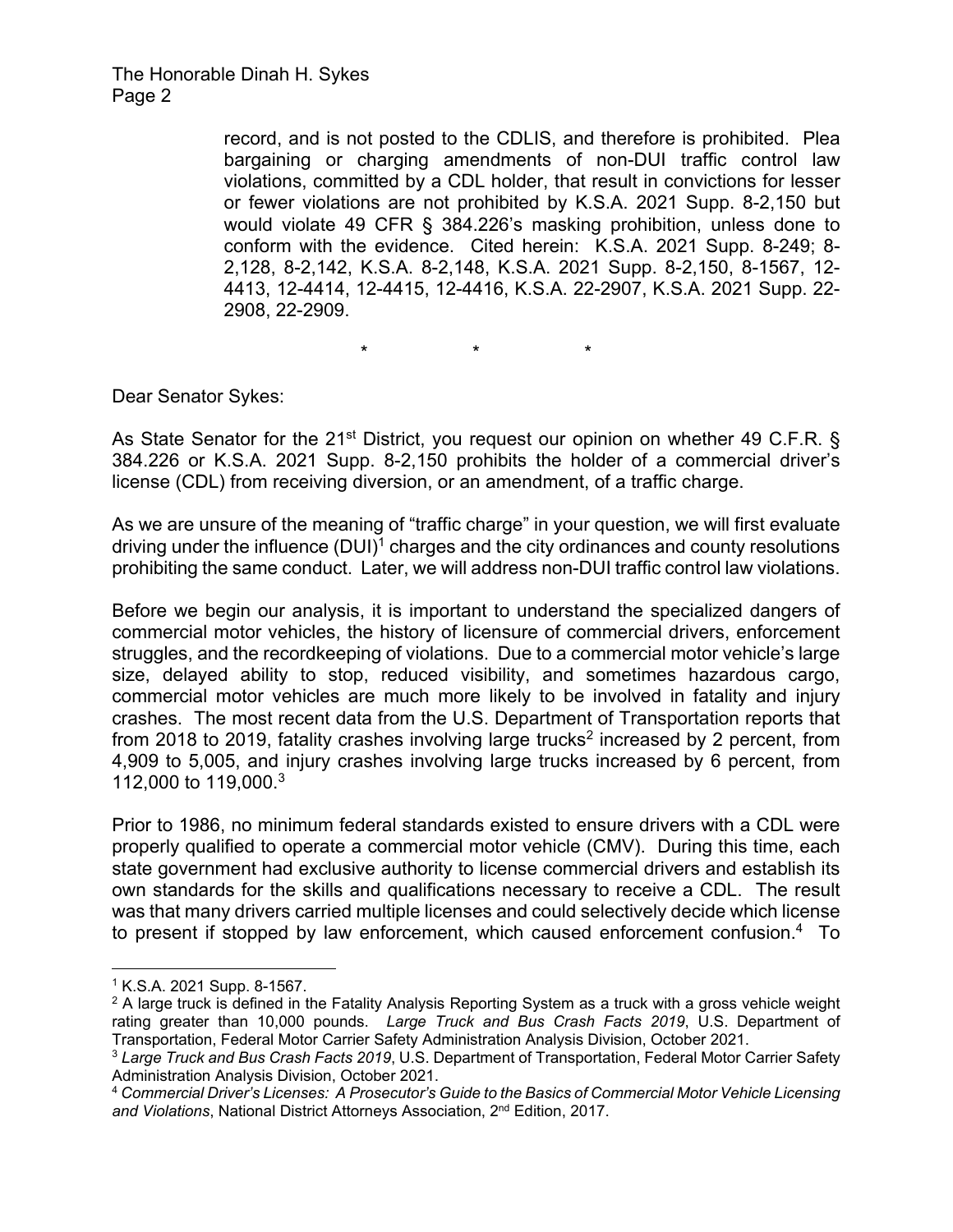combat these issues, Congress passed the Commercial Motor Vehicle Safety Act (CMVSA)5 in 1986. Regulations adopted under the authority of the CMVSA established uniform minimum knowledge and skill standards for commercial drivers. The purpose of creating the uniform standards was to help reduce truck and bus accidents, fatalities, and injuries by requiring drivers to have a single CMV license and by disqualifying drivers who operated CMVs in an unsafe manner.<sup>6</sup> Under the CMVSA, states retained the authority to issue CDLs, but states must require a driver to show a minimum knowledge and skill set level before issuing a CDL.<sup>7</sup>

The CMVSA also established the Commercial Driver's License Information System  $(CDLIS).<sup>8</sup>$  The CDLIS is a nationwide, centralized computer system that allows states to post and review a driver's record and prevents a driver from obtaining multiple licenses.

#### Consequences of Noncompliance

Kansas, like all states, must exert diligent efforts to assure compliance with the Federal Motor Carrier Safety Administration's regulations under the CMVSA. Penalties for noncompliance can be swift and costly. 49 C.F.R. § 384.401, Withholding of funds based on noncompliance, states:

(a) Following the first year of noncompliance. An amount up to 4 percent of the Federal-aid highway funds to be apportioned to any State under 23 U.S.C. 104(b)(1) and (2) shall be withheld from a State on the first day of the fiscal year following such State's first year of noncompliance under this part.

(b) Following second and subsequent year(s) of noncompliance. An amount up to 8 percent of the Federal-aid highway funds required to be apportioned to any State under 23 U.S.C. 104(b)(1) and (2) shall be withheld from a State on the first day of the fiscal year following such State's second or subsequent year(s) of noncompliance under this part.

A calculation of the financial impact on Kansas, considering the Federal Highway Administration's Apportionment of Federal-Aid Highway Program Funds for Fiscal Year 2022,<sup>9</sup> would be a \$16,672,178.90 loss the first year and a \$33,344,357.80 loss in the second and subsequent years. In addition to federal fund withholding, noncompliance

<sup>5 49</sup> U.S.C. § 31311.

<sup>6 49</sup> C.F.R. § 383.1.

<sup>7 49</sup> C.F.R. § 384.202.

<sup>&</sup>lt;sup>8</sup> The commercial driver's license information system (CDLIS) was established by FMCSA pursuant to § 12007 of the Commercial Motor Vehicle Safety Act of 1986. 49 C.F.R. § 383.5.

<sup>9</sup>U.S. Department of Transportation, Federal Highway Administration, FY2022 Federal-Aid Highway Program Apportionments Under the Bipartisan Infrastructure Law, https://www.fhwa.dot.gov/legsregs/directives/notices/n4510858/n4510858\_t1.cfm#note2 (Last accessed Feb. 1, 2022).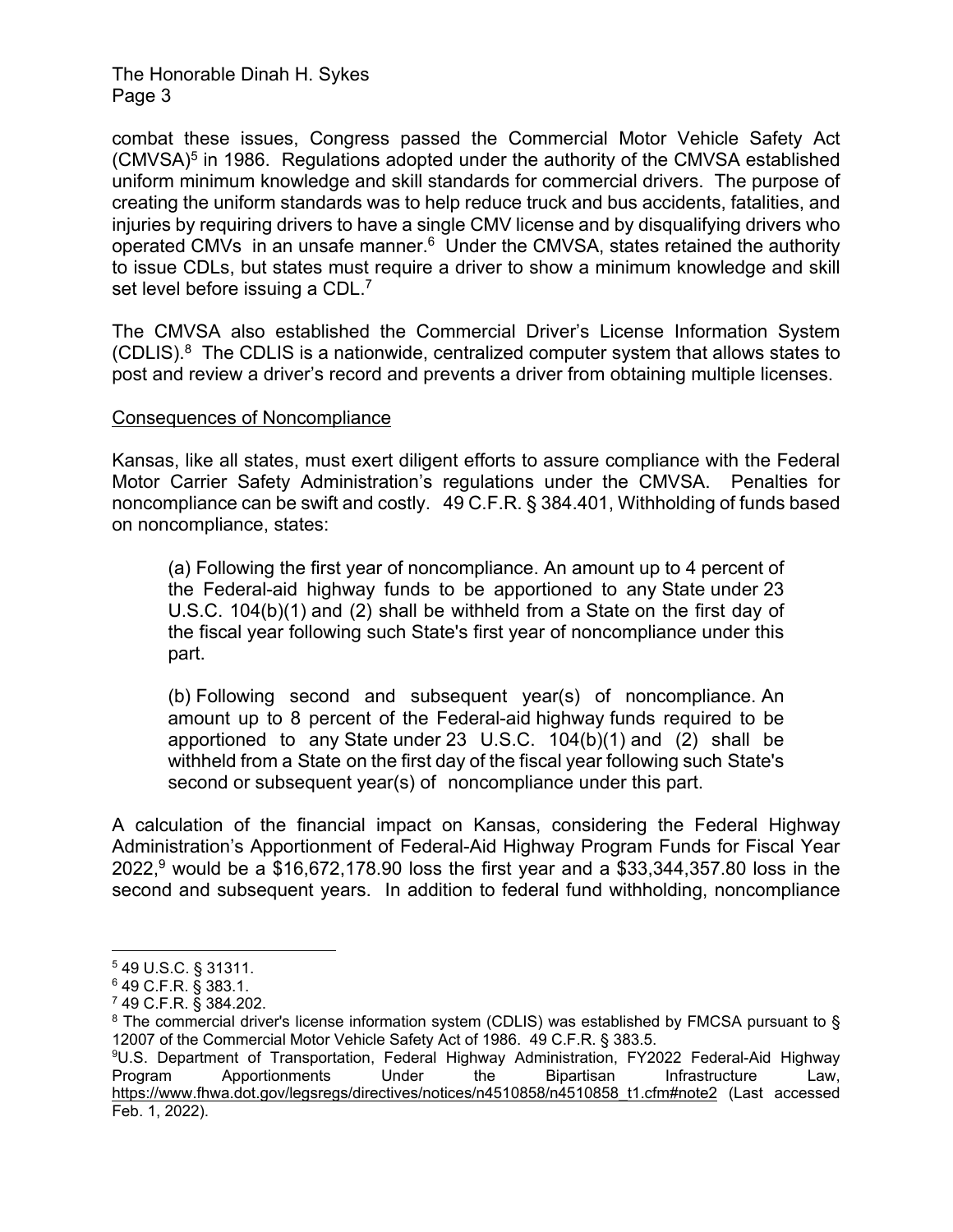can result in decertification of a state's CDL program.10 Compliance with the CMVSA requires the efforts of many statewide entities and personnel. Duties are placed upon all jurisdictional levels of prosecutors, courts and the Department of Revenue, Division of Vehicles (Division) to assure Kansas is not at risk for loss of substantial federal funds.

#### Compliance Responsibilities

Prior to filing a complaint alleging DUI, a prosecutor must request and receive a record from the Division of all prior convictions of motor vehicle law violations and a Kansas Bureau of Investigation (KBI) central repository report of all criminal history.<sup>11</sup> Prior to sentencing, the court is required to request and receive from the Division a record of motor vehicle law convictions.<sup>12</sup> Courts are also required to electronically report a diversion agreement entered into in lieu of further criminal proceedings to the Division.<sup>13</sup> A city attorney,<sup>14</sup> county or district attorney or the Attorney General<sup>15</sup> is required to forward to the Division a copy of the diversion agreement when filed. The Attorney General, a county attorney or a district attorney is required to forward to the KBI a copy of the diversion agreement.<sup>16</sup> In municipal court, the city attorney has the duty to submit a copy of diversion agreements to the KBI.<sup>17</sup>

After the requirements placed on the Attorney General, district attorneys, county attorneys, city attorneys, and the courts are met, the reporting requirements then become the responsibility of the Division.<sup>18</sup>

The Federal Motor Carrier Safety Administration (FMCSA), through CMVSA regulations, requires states to report CDL convictions within 10 days.<sup>19</sup> This requirement includes reporting to CDLIS and also to the home state of out-of-state drivers.20

This duty to report is memorialized in 49 C.F.R. § 384.225, CDLIS driver recordkeeping:

The State must:

(a) CLP or CDL holder: Post and maintain as part of the CDLIS driver record:

<sup>10 49</sup> C.F.R. § 384.409.

 $11$  K.S.A. 2021 Supp. 8-1567(g).

<sup>12</sup> K.S.A. 2021 Supp. 8-1567(h).

*<sup>13</sup> Id.* 

<sup>14</sup> K.S.A. 2021 Supp. 12-4416(f).

<sup>15</sup> K.S.A. 22-2909 (l).

<sup>16</sup> K.S.A. 22-2909(k).

 $17$  K.S.A. 12-4412.

<sup>&</sup>lt;sup>18</sup> K.S.A. 2021 Supp. 8-249(b) requires the Department of Revenue, Division of Vehicles to file all accident reports and abstracts of court records of convictions received pursuant to state law.

<sup>19 49</sup> C.F.R § 384.225.

<sup>20</sup> K.S.A. 2021 Supp. 8-2,142.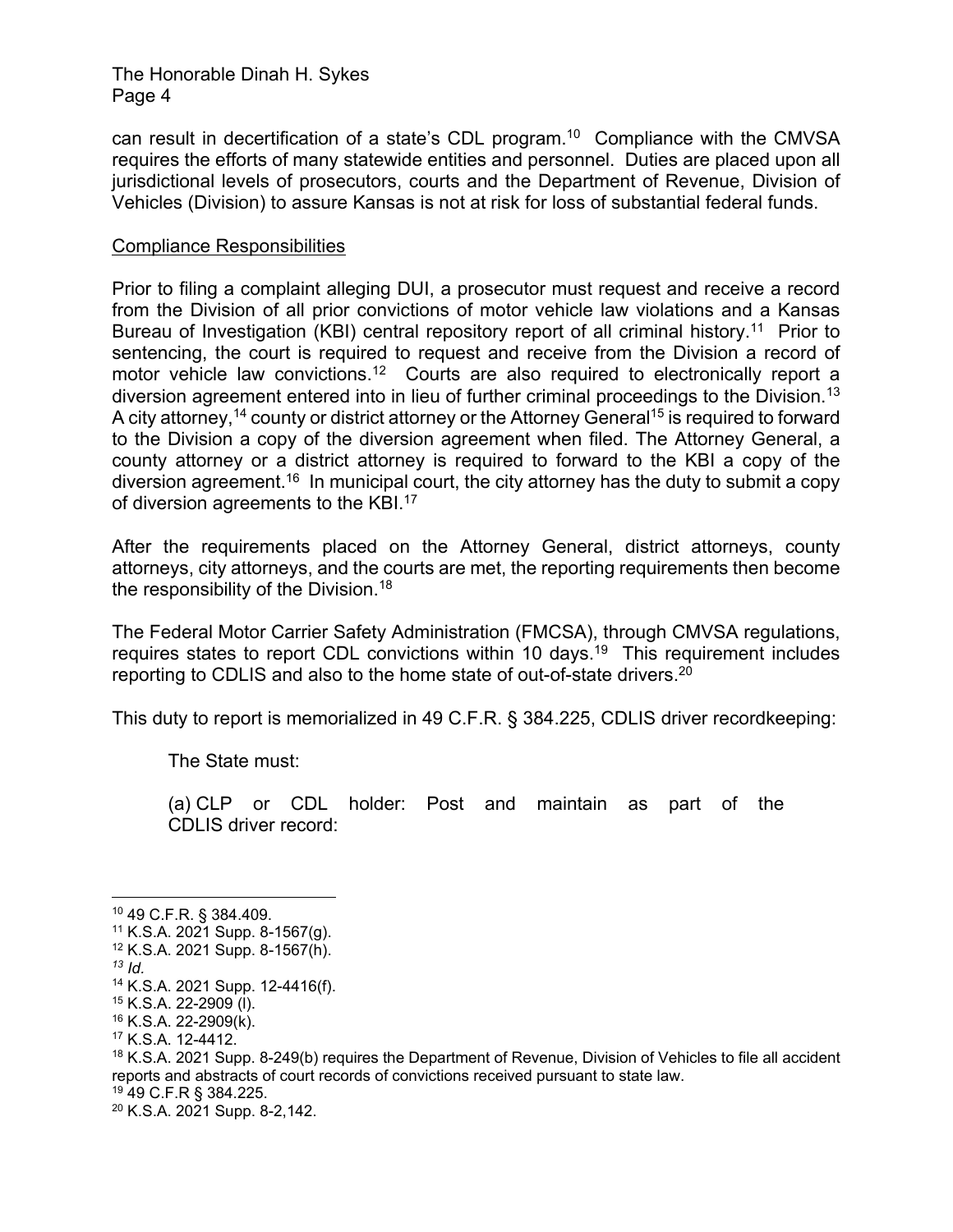(1) All *convictions,21* disqualifications and other licensing actions for violations of any State or local law relating to motor vehicle traffic control (other than parking, vehicle weight, or vehicle defect violations) committed in any type of vehicle.

### Driving Under the Influence, K.S.A. 2021 Supp. 8-1567, Diversion Agreements

To begin to answer your question, we first consider DUI diversion agreements and look to K.S.A. 2021 Supp. 8-2,150. K.S.A. 2021 Supp. 8-2,150(a) states:

A driver or a holder of a commercial driver's license may not enter into a diversion agreement in lieu of further criminal proceedings that would prevent such person's *conviction* for any violation, in any type of motor vehicle, of a state or local traffic control law, except a parking violation, *from appearing on the person's record*, whether the person was convicted for an offense committed in the state where the person is licensed or another state.<sup>22</sup>

K.S.A. 2021 Supp. 8-2,150 was intended to align with 49 C.F.R. § 384.226, Prohibition on masking convictions.23 49 C.F.R. § 384.226 states:

The State must not mask, defer imposition of judgment, or allow an individual to enter into a diversion program that would prevent a  $CLP<sup>24</sup>$  or CDL25 holder's *conviction f*or any violation, in any type of motor vehicle, of a State or local traffic control law (other than parking, vehicle weight, or vehicle defect violations) *from appearing on the CDLIS driver record*,

*<sup>21</sup> Emphasis added.* 

<sup>&</sup>lt;sup>23</sup> Prior to 2010, K.S.A. 8-2,150 only prohibited a "driver" from entering into a diversion agreement that would prevent to such person's conviction from appearing on their record. The Kansas Legislature amended K.S.A. 8-2,150 effective July 1, 2010 to include a "holder" of a commercial driver's license as well as a "driver" in the diversion prohibition. K.S.A. 8-2,150 was further amended to clarify that the determination of whether a person was a "holder" of a commercial driver's license relies on their commercial driver's license status on the offense date. The amendment contemplated a scenario where a commercial driver's license "holder" was charged with driving under the influence, however, at a later date, the "holder" relinquished or surrendered their CDL. Prior to the 2010 amendment, Kansas' diversion prohibition on simply a "driver" placed Kansas out of compliance with requirements contained in the federal Motor Carrier Safety Improvement Act (Act) of 1999. In 2010, noncompliance with the Act placed Kansas in jeopardy of losing significant federal funds.

<sup>&</sup>lt;sup>24</sup> Commercial learner's permit (CLP) means a permit issued to an individual by a State or other jurisdiction of domicile, in accordance with the standards contained in this part, which, when carried with a valid driver's license issued by the same State or jurisdiction, authorizes the individual to operate a class of a commercial motor vehicle when accompanied by a holder of a valid CDL for purposes of behind-the-wheel training. When issued to a CDL holder, a CLP serves as authorization for accompanied behind-the-wheel training in a CMV for which the holder's current CDL is not valid. 49 C.F.R. § 383.5.

<sup>&</sup>lt;sup>25</sup> Commercial driver's license (CDL) means a license issued to an individual by a state or other jurisdiction of domicile, in accordance with the standards contained in this part, which authorizes the individual to operate a class of a commercial motor vehicle. 49 C.F.R. § 383.5.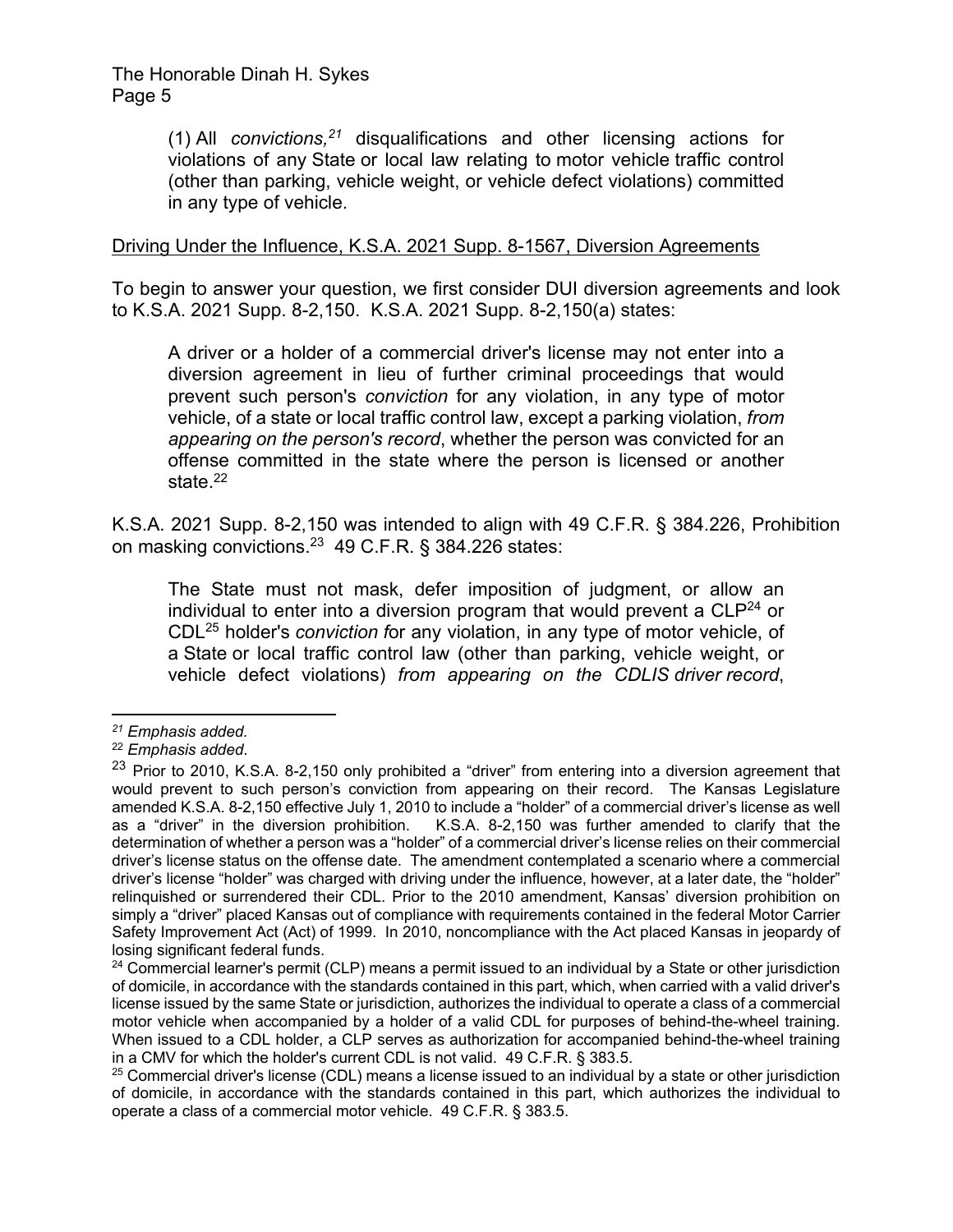> whether the driver was convicted for an offense committed in the State where the driver is licensed or another State.<sup>26</sup>

"Masking" is not defined in the CMVSA, the FMCSA's associated regulations or Kansas statutes. Black's Law Dictionary defines "masking" as "[t]he practice or an instance of a defendant's agreeing by plea bargain to plead guilty to a less serious offense than the one originally charged, as by pleading guilty to parking on the curb when one has been charged with speeding in a school zone". *<sup>27</sup>*

It is important to recognize plea bargaining, charge dismissal or an amendment by a prosecutor to conform with the sufficiency of evidence is not masking. A prosecutor is required to evaluate the sufficiency of evidence when pursuing a criminal charge. The Kansas Rules of Professional Conduct place specialized responsibilities on prosecutors.28 One responsibility requires a prosecutor in a criminal case to refrain from prosecuting a charge that the prosecutor knows is not supported by probable cause.<sup>29</sup> If a prosecutor evaluates the evidence surrounding a CDL holders charge, determines probable cause does not exist and amends or dismisses the charge, masking has not occurred. Considering the significant and costly ramifications of CMVSA noncompliance, best practices would suggest prosecutors establish a method of documentation related to the dismissal or amendment of charges involving CDL holders based upon evidentiary issues.

When considering the masking prohibitions contained in K.S.A. 2021 Supp. 8-2,150 and 49 C.F.R. § 384.226, we first note that 49 C.F.R. § 384.226 prohibits masking, deferring imposition of judgment or allowing diversion, while K.S.A. 2021 Supp. 8-2,150 only prohibits a driver from entering a diversion agreement. Also different is the federal exception of parking, vehicle weight and vehicle defect violations, while Kansas only excludes parking violations. Lastly, while the federal regulation restricts a state's action, our Kansas statute prohibits conduct by a driver or holder of a commercial driver's license, not state action. Without delving into the various pitfalls of a prosecutor or court facilitating a CDL driver or holder entering into an unlawful diversion agreement, we simply note it would be unwise.

Considered together, K.S.A. 2021 Supp. 8-2,150 and 49 C.F.R. § 384.226 prohibit masking, deferred imposition of judgment, and diversion, if the outcome would prevent a conviction from appearing on the person's record or CDLIS record. The definition of "conviction" is much different under federal CDL law than is typically understood in the criminal justice and traffic court systems. Typically, the term "conviction" describes a situation in which a judgment of quilt is rendered upon someone.<sup>30</sup> The federal definition, applicable to CDL holders, is much broader: The FMCSA defines "conviction" as:

<sup>26</sup> *Emphasis added.*

<sup>&</sup>lt;sup>27</sup> Masking. Black's Law Dictionary (11<sup>th</sup> ed. 2019) (accessible on Westlaw).

<sup>28</sup> KRPC 3.8.

<sup>29</sup> KRPC 3.8(a).

<sup>30</sup>*Commercial Driver's Licenses: A Prosecutor's Guide to the Basics of Commercial Motor Vehicle Licensing and Violations*, National District Attorneys Association, 2nd Edition, 2017 at 29.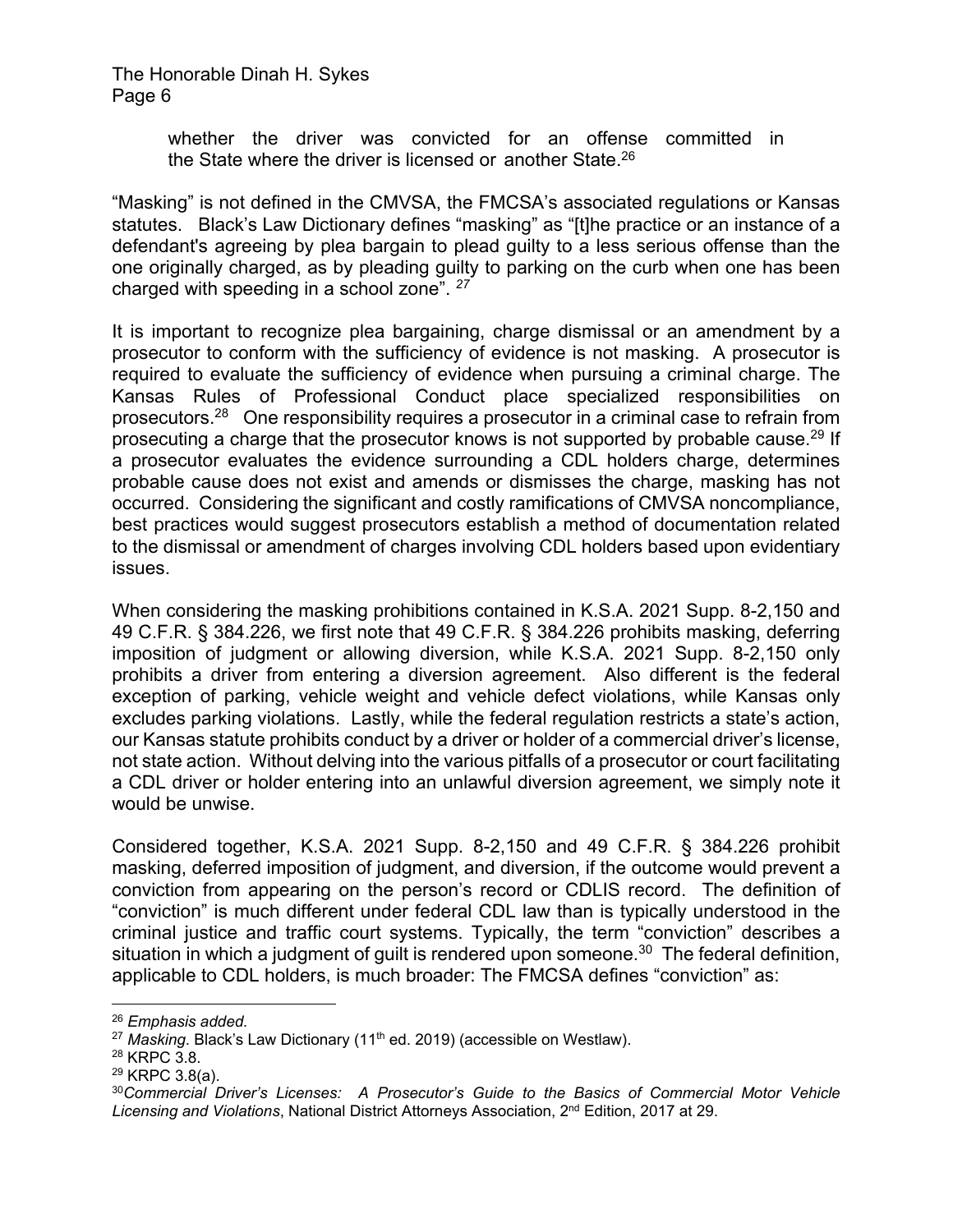An unvacated adjudication of guilt, or a determination that a person has violated or failed to comply with the law in a court of original jurisdiction or by an authorized administrative tribunal, an unvacated forfeiture of bail or collateral deposited to secure the person's appearance in court, a plea of guilty or nolo contendere accepted by the court*, the payment of a fine or court costs,31* or violation of a condition of release without bail, regardless of whether the penalty is rebated, suspended or probated.<sup>32</sup>

K.S.A. 2021 Supp. 8-2,128(h) contains the identical definition of "conviction." K.S.A. 2021 Supp. 8-1567(i)(3) contains an additional definition of "conviction" to be used in determining whether a DUI conviction is a first, second, third, fourth or subsequent for purposes of sentencing. This definition specifically includes entering into a diversion agreement.

Diversion agreements are further addressed in K.S.A. 22-2909 and its municipal court counterpart, K.S.A. 2021 Supp. 12-4416. These statutes apply to all diversion agreements; however, they contain specific requirements for DUI diversions. The requirements include a stipulation of facts, *specified fine amount requirements*, 33 and participation in a drug and alcohol evaluation. Recall that 49 C.F.R § 383.5 and K.S.A. 2021 Supp. 8-2,128 (h) list "the payment of fines or court costs" in their list of qualifiers resulting in a "conviction."

# National CMVSA Compliance and Enforcement Efforts

A review of other states reveals two typical ways states have acted to enforce the federal definition of conviction and the prohibition on masking. Some states enacted legislation to prohibit a CDL holder or driver from participating in a diversion or deferral program. Kansas enacted K.S.A. 2021 Supp. 8-2,150 that prohibits diversions in criminal proceedings, but only if it would prevent the "conviction" from appearing on the person's record. Other states allow diversions or deferrals, but require that a notice of conviction be sent to the state's driver's licensing agency to be included on the driver's record. As discussed, in Kansas, a diversion is a "conviction," and if the statutory reporting duties are followed, will appear on a person's Kansas record and the CDLIS.

In 2015, the Supreme Judicial Court of Massachusetts considered its state's "Continued Without a Finding" (CWAF) disposition.<sup>34</sup> Similar to a Kansas diversion, a CWAF defendant stipulates to facts sufficient to warrant a finding of guilt and the case is continued without a finding of guilt being entered. Like a Kansas diversion, if the defendant successfully complies with the terms, the charge is dismissed. In Massachusetts, if the defendant is a CDL holder or driver, the state driver's licensing

*<sup>31</sup> Emphasis added.* 

<sup>32 49</sup> C.F.R § 383.5

<sup>33</sup> *Emphasis added.*

<sup>34</sup> *Tirado v. Board of Appeal on Motor Vehicle Liability Policies and Bonds*, 34 N.E.3d 334 (Mass. 2015)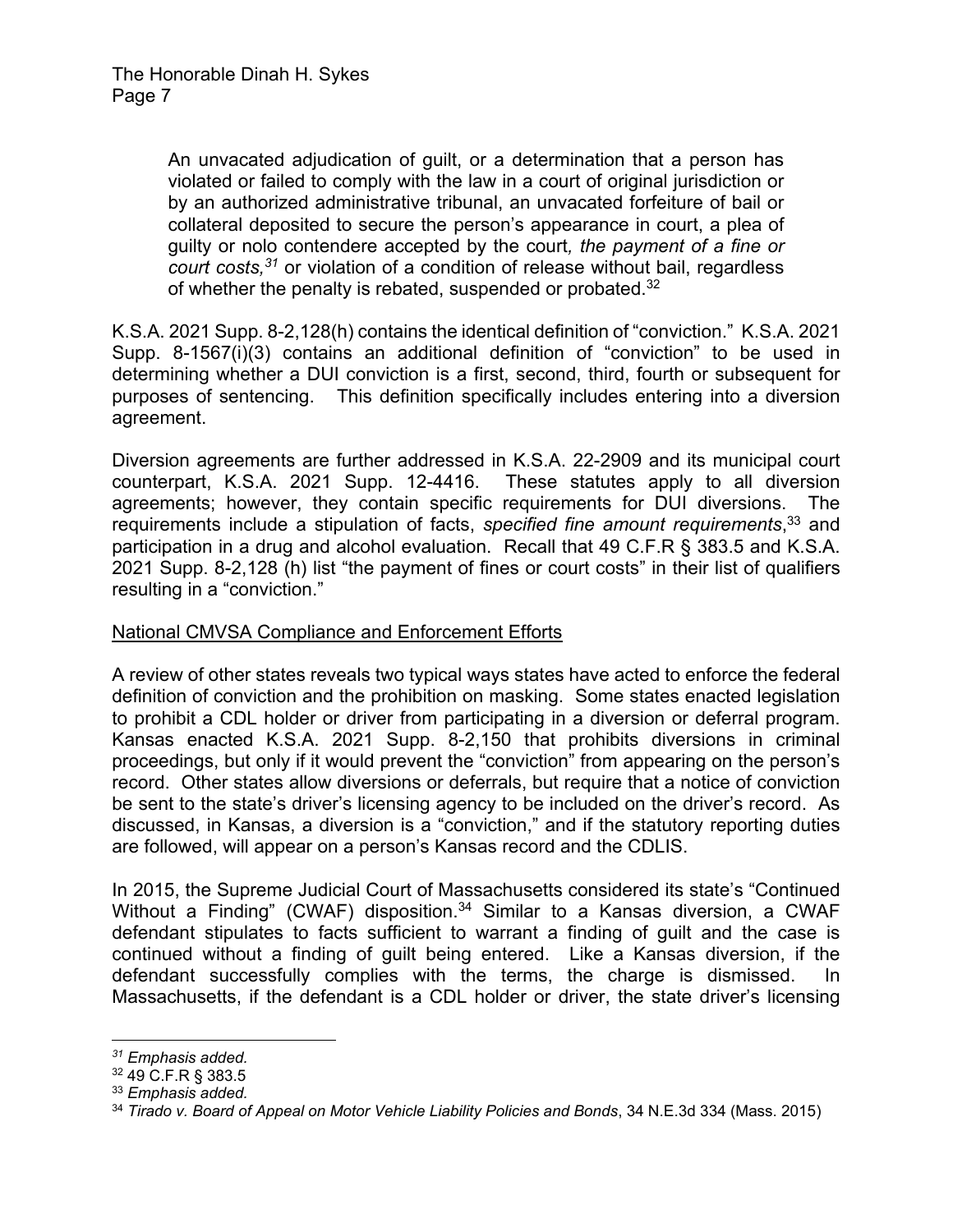agency treats the CWAF disposition as a conviction and disqualifies the defendant, triggering a posting to the CDLIS. The Supreme Judicial Court of Massachusetts affirmed the state driver's licensing agency's treatment of a CWAF, when granted to a CDL driver or holder, ruling the CWAF disposition fell within the definition of the term "conviction" as applied to CDL holders and drivers. A DUI diversion in Kansas, like a CWAF in Massachusetts, is treated as a conviction, is recorded and disqualifies a CDL holder or driver.35

We now consider Attorney General Opinion No. 2003-32. In reaching its conclusion that DUI diversion was precluded for CDL drivers, the opinion evaluated conflicting statutory language:

We are aware that K.S.A. 8-1013 and K.S.A. 2002 Supp. 8-1567(l)(1), as amended by L. 2003, ch. 100, § 1 provide that for the purpose of determining whether an occurrence is a first, second or subsequent offense, an alcohol or drug-related conviction includes entering into a diversion agreement. Based on these statutes alone, a diversion for driving under the influence would not be precluded as such would count as a conviction. In relation to commercial drivers, however, K.S.A. 8-1013 and K.S.A. 2002 Supp. 8-1567(l)(1), as amended by L. 2003, ch. 100, § 1, conflict with L. 2003, ch.42, § 2, which precludes a commercial driver from entering into a diversion agreement. We thus turn to the well settled rule of statutory construction that where an irreconcilable conflict exists between statutes, the latest enactment will be held to supersede, repeal or supplant the earlier by implication to the extent of the conflict; the later enactment must prevail.

We note that although we agree the analysis in 2003 was legally valid, the conclusion of the opinion is no longer accurate. K.S.A. 8-2,128 was amended in 2014 and K.S.A. 8- 1567 was amended in 2018. L. 2003, ch. 42, § 2, now codified as K.S.A. 2021 Supp. 8- 2,150, has remained unchanged since its enactment in 2003. The recent changes to these statutes, combined with CMVSA regulations and the analysis in *Tirado v. Board of Appeal on Motor Vehicle Liability Policies and Bonds*36 lead us to a contrary conclusion today.

A DUI diversion is statutorily defined by K.S.A. 2021 Supp. 8-1567 as a "conviction," meets the definition of "conviction" in K.S.A. 2021 Supp. 8-2,128(h) and 49 C.F.R. § 383.5, appears on a person's record and is posted on the CDLIS by the Division, and is therefore lawful. Although permissible, the granting of DUI diversion to CDL drivers or holders is not mandatory or likely prudent in all cases. A diligent prosecutor should use sound judgment and carefully consider the relevant diversion consideration factors

<sup>35</sup> The Department of Revenue, Division of Vehicles' form DC-9 (Rev. 12/19) contains an ACD code, DI8, with the description "entered diversion agreement after DUI arrest." The DC-9 form is used as a reference sheet for the numerous possible code types recorded on a Kansas driving record.

<sup>36 34</sup> N.E.3d 334 (Mass. 2015)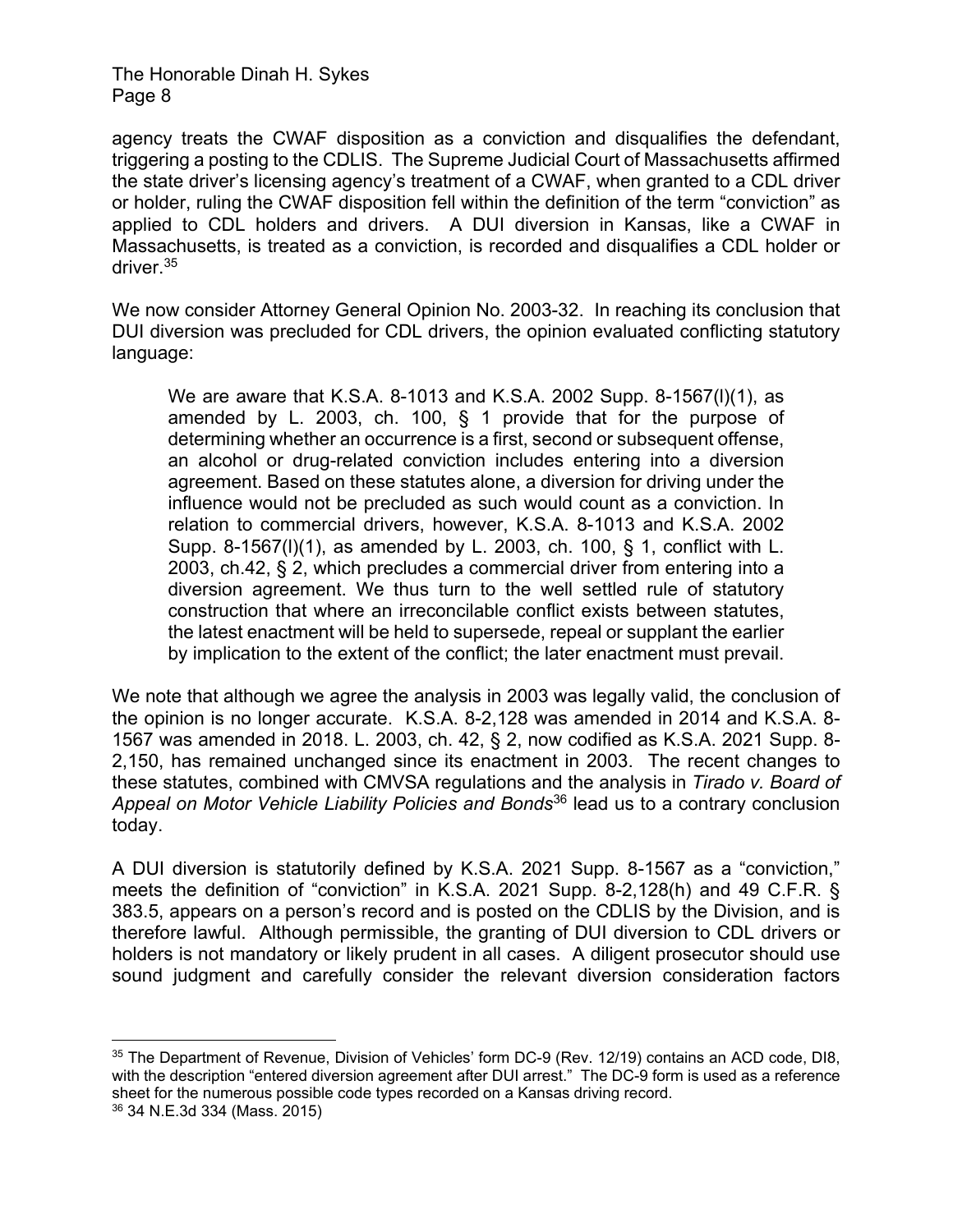contained in K.S.A. 2021 Supp. 12-4415 and 22-2908 when drafting their written diversion policies as required by K.S.A. 2021 Supp. 12-4414 and K.S.A. 22-2907.

# Driving Under the Influence, K.S.A. 2021 Supp. 8-1567, Plea Bargaining

Next, we consider your question as it relates to plea bargaining of DUI charges and similar city ordinances and county resolutions. In addition to your cited authority, K.S.A. 2021 Supp. 8-2,150 and 49 C.F.R. § 384.226, K.S.A. 2021 Supp. 8-1567(n) governs plea bargaining of a DUI charge. K.S.A. 2021 Supp. 8-1567(n) states:

No plea bargaining agreement shall be entered into nor shall any judge approve a plea bargaining agreement entered into for the purpose of permitting a person charged with a violation of this section, or a violation of any ordinance of a city or resolution of any county in this state which prohibits the acts prohibited by this section, *to avoid the mandatory penalties* 37 established by this section or by the ordinance.

K.S.A. 2021 Supp. 8-1567(n) contains additional clarification language regarding plea bargaining and diversion agreements. The provision states that "entering into a diversion agreement pursuant to K.S.A. 12-4413 *et seq*. or 22-2906 *et seq*., and amendments thereto, shall not constitute plea bargaining."38

It is important to note that the plea bargaining prohibitions contained in K.S.A. 2021 Supp. 8-1567 apply to all drivers, not just drivers or holders of a CDL. K.S.A. 2021 Supp. 8- 1567(n)'s prohibition of plea bargaining to avoid mandatory penalties is clear. If a DUI charge were amended, pursuant to non-merit-based plea bargaining, yet contained all of the mandatory penalties, a violation of K.S.A. 2021 Supp. 8-1567(n) would not occur. However, if the charge of conviction was amended "to a less serious offense than the one originally charged," this would constitute "masking" as defined by Black's Law Dictionary.<sup>39</sup> Therefore, such an amendment would violate of 49 C.F.R. § 384.226's prohibition on masking.

To conclude, K.S.A. 2021 Supp. 8-1567(n) only prohibits plea bargaining of DUI charges if the outcome is avoiding the numerous mandatory penalties of the statute. Although not a violation of K.S.A. 2021 Supp. 8-1567(n), a non-evidentiary based amendment of a DUI charge involving a CDL holder, regardless of whether mandatory penalties were avoided, would violate the masking probation in 49 C.F.R. § 384.226.

# Non-DUI Traffic Law Violations

To answer your question as it applies to traffic law violations other than DUI, K.S.A. 2021 Supp. 8-2,150 prohibits CDL drivers and holders from entering a diversion agreement

<sup>37</sup> *Emphasis added.*

<sup>38</sup> K.S.A. 2021 Supp. 8-1567(n).

<sup>&</sup>lt;sup>39</sup> Masking. Black's Law Dictionary (11<sup>th</sup> ed. 2019) (accessible on Westlaw).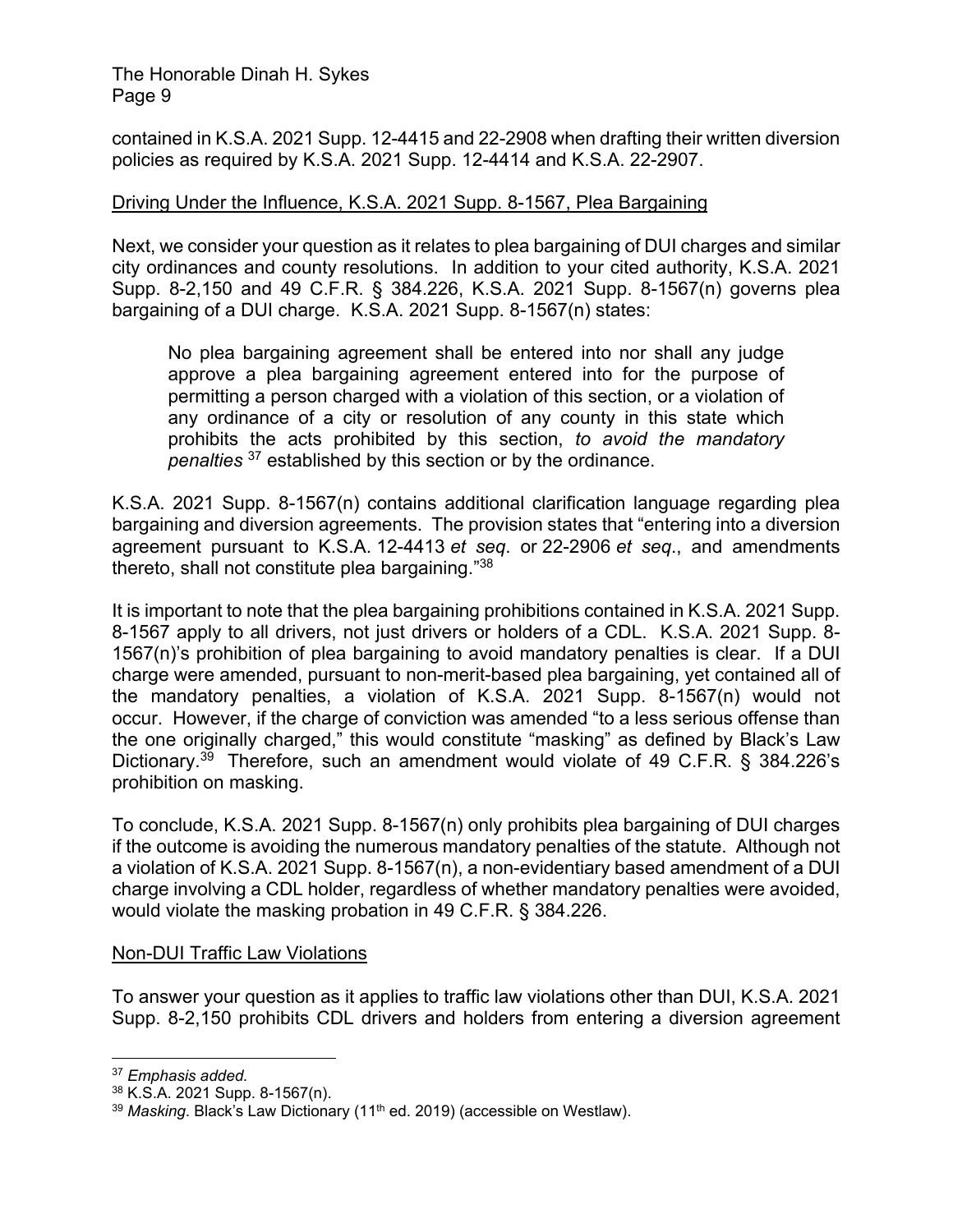that would prevent a conviction from appearing on the driver's record. Typically, the purpose of a diversion is to avoid having a conviction appear on one's record. Unlike a DUI diversion, a traffic law violation diversion is not a "conviction" as defined by K.S.A. 2021 Supp. 8-1567 or K.S.A. 2021 Supp. 8-2,150. Even if it were considered a conviction, no reporting mechanism exists to report or record these types of diversions on a person's record.40 These types of diversions are unable to be reported to or recorded by the Division. In turn, the Division is unable to post to the CDLIS, causing masking to occur.

K.S.A. 2021 Supp. 8-2,150 does not include the masking or deferred imposition prohibition that is included in 49 C.F.R. § 384.226. When considering the common scenario of a prosecutor amending, pursuant to non-merit-based plea bargaining, a reportable speeding ticket to a non-reportable violation, that action would not violate K.S.A. 2021 Supp. 8-2,150; however, it would violate the masking prohibition in 49 C.F.R. § 384.226.

It is important now to distinguish a second conclusion reached in Attorney General Opinion No. 2003-32:

In our opinion, since Section 2 of L. 2003, chapter 42 is written only in terms of a prohibition against a driver entering a diversion agreement, plea negotiations or amendments that result in convictions for lesser or fewer traffic infractions or offenses than originally charged are not precluded. While such plea negotiations could be considered a form of "masking," 49 C.F.R. § 384.226 does not clearly require States to prohibit plea negotiations and Kansas' L. 2003, ch. 42, § 2 clearly does not prohibit plea negotiations.

This conclusion was cited again in Attorney General Opinion No. 2011-10 and Attorney General Opinion No. 2011-11. Although we concur with the conclusion that K.S.A. 2021 Supp. 8-2,150, cited above as Kansas L. 2003, ch. 42, § 2, does not clearly prohibit plea negotiations, we clarify that plea negotiations can result in masking, such as the speeding ticket amendment example above. Additionally, an amendment that reduces the severity level of a reportable, disqualifying event to the CDLIS would result in masking.<sup>41</sup> Plea bargaining or plea negations that result in masking are prohibited by 49 C.F.R. § 384.226.

If the various statutory responsibilities are met, neither 49 C.F.R § 384.226 nor K.S.A. 2021 Supp. 8-2,150 prohibits a CDL holder from receiving a DUI diversion. A DUI diversion is statutorily defined by K.S.A. 2021 Supp. 8-1567 as a "conviction", meets the definition of "conviction" in K.S.A. 2021 Supp. 8-2,128 (h) and 49 C.F.R.§ 383.5, appears on a person's record and is posted on the CDLIS by the Division. Plea bargaining of DUI

<sup>40</sup> Kansas Division of Vehicles, Driving Record Codes, DC-9, (Rev. 12/19) only contains codes for three types of diversions, DUI (DI8), Chemical Test Refusal (RE8), and Vehicular Battery with DUI (RK8) 41 49 C.F.R § 383.51 categorizes types of disqualifications into major offenses, serious traffic offenses, railroad-highway grade crossing offenses and violations out-of-service orders offenses. Depending on the type of offense and number of occurrences, disqualification can range from 60 days to lifetime.